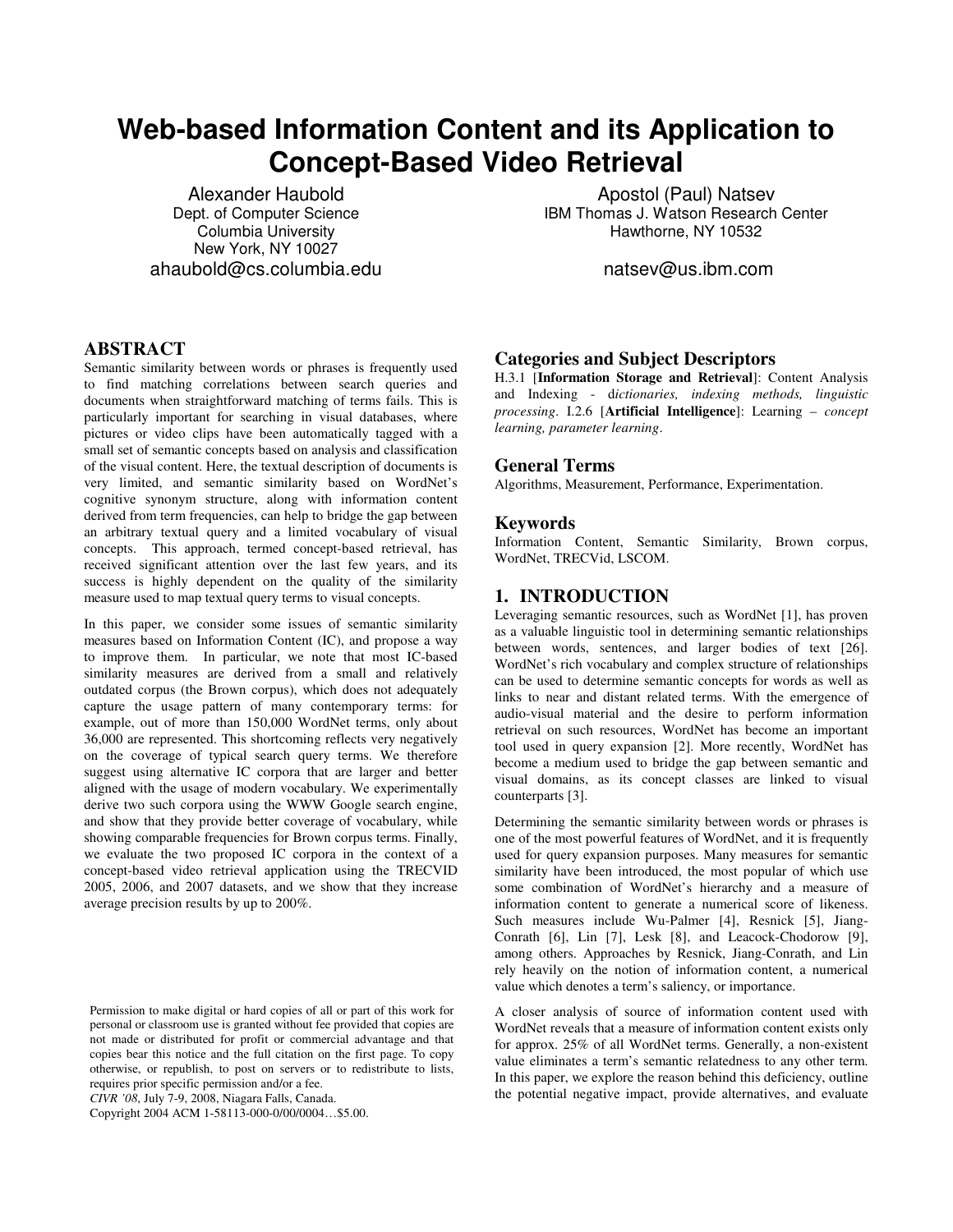them on TRECVID search tasks [10, 11, 12]. For the work presented here, we have used WordNet version 2.1.

# **2. BACKGROUND**

The WordNet lexical database models a large portion of words and phrases from the English language in a lexical hierarchy of cognitive synonyms with several types of relationships, such as hypernyms and synonyms. It is possible to resolve semantic relationships between concepts, such as the relationship between a leaf and a plant (hypernym), but also between named entities and concepts, for example, World Trade Center is "an instance of" a skyscraper and it is a type of building (hypernym).

Each of the four parts of speech captured in WordNet (noun, verb, adjective, adverb) underlies a different hierarchy of relationships. Nouns, outnumbering the other parts of speech, have the most comprehensive hierarchy, but at the same time the most straightforward linkage between terms, sharing only one common root named "entity". It is therefore possible to find a path between any two nouns, whether this path traverses the root node of "entity", or some other common sub-node. For example, the conceptually closely related terms "leaf" and "stem" share the common parent of "plant organ". Only when terms are conceptually so distant that they do not share a common subnode, such as the abstract term "thought" and the physical term "water", is the more distant root node "entity" the only link.

Unlike nouns, verbs are grouped into smaller disjoint hierarchies, each one featuring one common node. These hierarchies are very shallow compared to those of nouns, and there exist no connections between them. For instance, the verb "to walk" is grouped into a hierarchy with root node "to travel", for which no path exists to the verb "to drink" with root node "to consume".

### **2.1 WordNet Similarity Measures**

The hierarchy of concepts makes it possible to generate numerical measures of semantic similarity. Several such measures have been devised and evaluated for their semantic intuition. Depending on the individual approach, the numerical value of relatedness is based on some combination of the lowest common subsumer (LCS), which is the closest node shared by both concepts, the path distance between two concepts through the LCS, the distance from the hierarchy's root, and other measures describing concept context. The most popular measures of semantic similarity include Wu-Palmer [4], Resnik [5], Jiang-Conrath [6], Lin [7], Lesk [8], and Leacock-Chodorow [9]. This collection has been implemented by [13] in a freely accessible Perl package.

Wu and Palmer's similarity measure [4] is based on a depth ratio between two concepts (*c1* and *c2*) and their lowest common subsumer. The ratio guarantees a value in the range of [0,1]:

$$
sim_{\text{wup}}(c1, c2) = \frac{2 * depth(LCS(c1, c2))}{depth(c1) + depth(c2)}
$$
\n<sup>(1)</sup>

where *depth(c)* is defined as the distance between the concept *c* and the root node.

Several measures use the information content (IC) of terms to give more weight to specific and more informative terms, as measured by the term frequency. Intuitively, the information content of a term reflects its importance, or specificity, and is defined as:

$$
ic(c) = \log\left(\frac{1}{prob(c)}\right) \tag{2}
$$

where  $prob(c)$  is the probability of a term c, which can be estimated from the term's frequency in a large corpus.

Resnik [5] defines the similarity measure between two terms as the information content of the lowest common-subsumer between them:

$$
sim_{res}(c1, c2) = ic(LCS(c1, c2))
$$
\n<sup>(3)</sup>

The range of values for this measure is  $[0, \log(N)]$ , where N is the size of the IC corpus.

Jiang-Conrath [6] also uses information content in its similarity measure, but relates the IC value of the lowest common subsumer to the IC values of the individual concepts. The final value is inverted to guarantee a range of [0,1]:

$$
sim_{jcn}(c1, c2) = \frac{1}{ic(c1) + ic(c2) - ic(l)}
$$
\n
$$
ic(l) = 2 * ic(LCS(c1, c2))
$$
\n(4)

Lin [7] incorporates information content into Wu-Palmer's similarity by replacing the original measure of depth. This measure also guarantees a range of similarity values between [0,1], because the information content of the lowest common subsumer in the nominator of the equation is by definition lower than the IC values of the concepts in the denominator:

$$
sim_{lin}(c1, c2) = \frac{2 * ic(LCS(c1, c2))}{ic(c1) + ic(c2)}
$$
\n(5)

Leacock-Chodorow [9] base their similarity measure on shortest path length between two concepts, normalized by the overall depth of the taxonomy. The pre-final measure is guaranteed to be in the [0,1] range, but after the log computation, the measure exists in a space from [0,x], where  $x = log(2 * taxonomyDepth) >$ 1:

$$
sim_{lch} = -\log\left(\frac{shortestPath(c1, c2)}{2 * taxonomyDepth}\right)
$$
 (6)

The Lesk measure introduced by Banerjee and Pedersen [14] is based on a measure originally developed by Lesk [8] for sense disambiguation using dictionary definitions. The approach finds coinciding terms between the definitions of two concepts; the higher the "gloss overlap", the more related the two concepts are. The numerical value for this measure can range anywhere between  $[1, x]$ , where  $x > 1000$ .

#### **2.2 Similarity Measure Evaluation**

The collection of similarity measures has been evaluated to various standards and measures in several prior experiments. In [15], the authors evaluate semantic similarity by comparing results from automatic measures to human judgment. The authors from [16] have evaluated the similarity measures by applying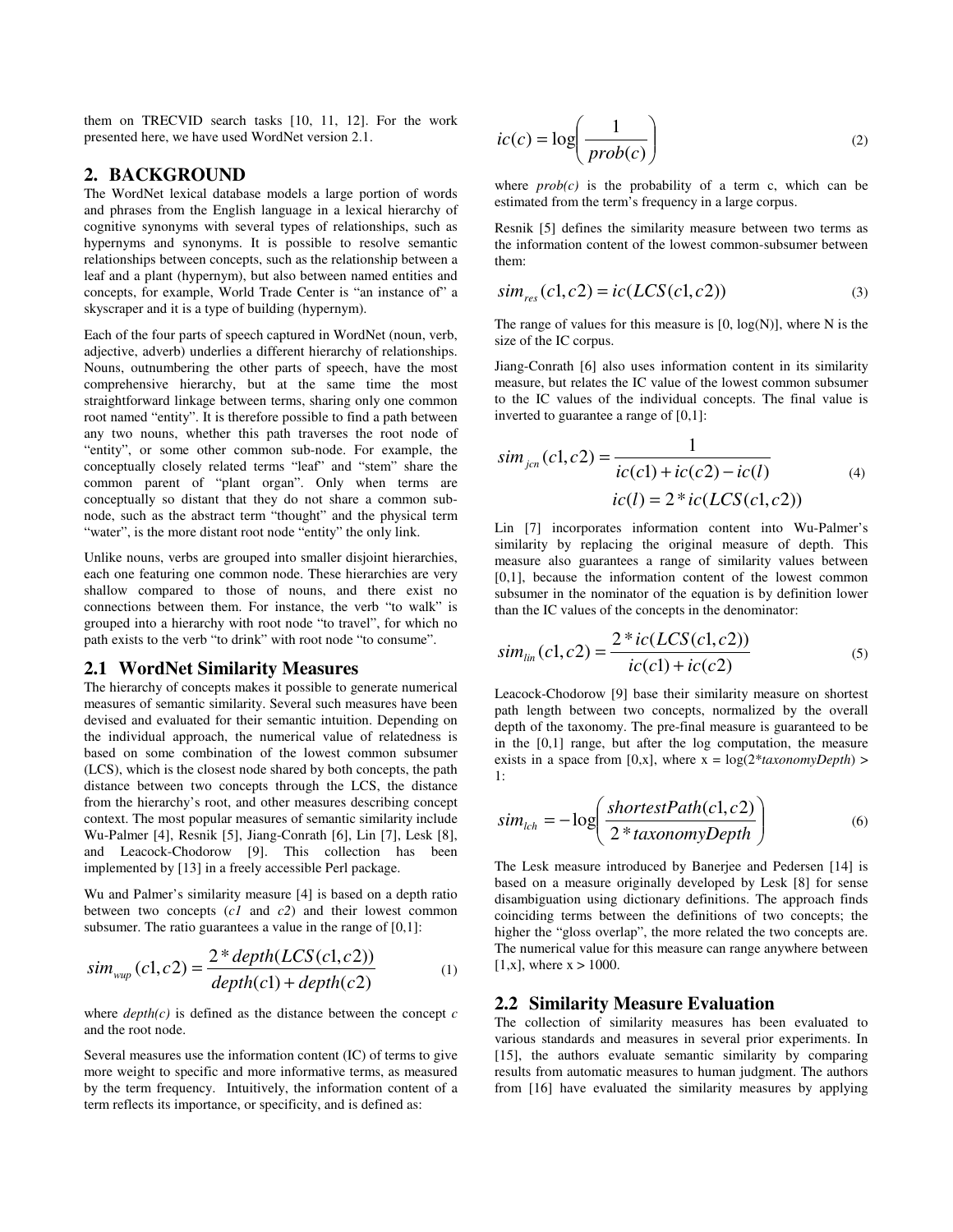**Table 1: Semantic similarity performance results from experiments published in four different research papers. Measures towards the top perform best. Large variation in rankings makes it impossible to select an overall best measure, but measures by Jian Conrath and Lin are consistently among the top-ranked.** 

| Seco $[15]$                                                                                                                   | Budanitsky [16]                                                              | Pucher [17]                                                              | Pedersen [18]                                                                                           |
|-------------------------------------------------------------------------------------------------------------------------------|------------------------------------------------------------------------------|--------------------------------------------------------------------------|---------------------------------------------------------------------------------------------------------|
| LCH(0.82)<br>JCN(0.81)<br>LIN(0.8)<br><b>RES</b> (0.77)<br>WUP<br>(0.74)<br>LSA (0.72)<br>HSO (0.68)<br><b>LESK</b><br>(0.37) | <b>Best: JCN</b><br>Mid-way: LIN,<br><b>LCH</b><br>Worst: RES.<br><b>HSO</b> | <b>Best</b><br>measures:<br>JCN, Path<br>for nouns,<br>LESK for<br>verbs | Vector $(0.76)$<br>LIN(0.69)<br>JCN(0.55)<br>RES (0.55)<br><b>Shortest Path</b><br>(0.48)<br>LCH (0.47) |

them for detection and correction of real-word spelling errors. In [17], the author evaluates similarity measures for prediction of words in conversational speech to improve speech recognition. In the medical domain, [18] has applied semantic similarity to a corpus of clinical terminology and patient records. A hierarchy similar to WordNet, but by a factor of 3 in size, was constructed for medical concepts. The authors evaluated performance of concept similarity measures by comparing them to human judgment. Results from these four evaluations have been included in Table 1 in order of performance.

It is evident that a similarity measure's performance is highly dependent on the application, and results vary significantly. For example, while Lesk performs worst for comparison to human judgment in [15], it performs best for verb prediction in conversational speech [17]. Similarly, Leacock-Chodorow performs best for [15], and it performs worst in the application to the medical domain [18]. While there exists no universally applicable ground truth for any of the measures, measures such as Jiang-Conrath and Lin tend to perform average or above average. Along with Resnik, the computation behind these two measures depends highly on information content. However, due to the significant shortcomings of IC, we believe that the performance of these similarity measures could be improved with a more relevant IC database.

# **2.3 Information Content**

Information content of a concept measures its ability to convey specific information. A highly recurring concept, for example, conveys little information due to its ubiquitous use, and therefore it has a small IC value. A rare concept conveys much more information because it tends to be highly specialized and conveys more independent meaning. Its IC value is much higher.

Information content in the context of WordNet is drawn from the Brown University Standard Corpus of Present-Day American English (a.k.a. the Brown Corpus). This corpus refers to a collection of documents of widely varying genres collected in 1961 (see Table 2), which was updated in 1971 and 1979 to

#### **Table 2: Distribution of text sources in the Brown Corpus from 1961 – 1979. While there exists a wide variety, the contemporary equivalent to this list would include additional sources, in particular related to technology.**

| Press: Reportage (Political, Sports, Society, Spot News,         |
|------------------------------------------------------------------|
| Financial, Cultural)                                             |
| Press: Editorial (Institutional Daily, Personal, Letters to the  |
| Editor)                                                          |
|                                                                  |
| Press: Reviews (Theatre, Books, Music, Dance)                    |
| Religion ( <i>Books, Periodicals, Tracts</i> )                   |
| Skill and Hobbies (Books, Periodicals)                           |
| Popular Lore ( <i>Books, Periodicals</i> )                       |
| Belles-Lettres ( <i>Books, Periodicals</i> )                     |
| Miscellaneous: US Government & House Organs (Government          |
| Documents, Foundation Reports, College Catalog, Industry         |
|                                                                  |
| House organ)                                                     |
| Learned (Natural Sciences, Medicine, Mathematics, Social and     |
| Behavioral Sciences, Political Science, Law, Education,          |
|                                                                  |
| Humanities, Technology and Engineering)                          |
| Fiction: General (Novels, Short Stories)                         |
| Fiction: Mystery and Detective Fiction (Novels, Short Stories)   |
| Fiction: Adventure and Western (Novels, Short Stories)           |
| Fiction: Romance and Love Story ( <i>Novels, Short Stories</i> ) |
| Humor ( <i>Novels, Essays</i> )                                  |

reflect newer literature. The collection of more than 1 million words was manually tagged with about 80 parts of speech, such as singular nouns, plural nouns, verbs, various forms of adverbs, adjectives, pronouns, etc.

Parts of speech tags from the Brown Corpus do not correspond to the hierarchical structure of concepts in WordNet; in fact, there exists no meaningful mapping between parts of speech and concepts. In a separate manual step, a subset of texts from the Brown Corpus was tagged with WordNet concepts. In this manner, a semantic concordance was generated, with the Brown Corpus texts as a textual corpus and WordNet as a lexicon [19].

The presently available list of WordNet concepts tagged in the Brown Corpus includes approximately 420,000 words (WordNet's *cntlist*). While there exist more than 155,000 unique words and phrases in WordNet, only about 37,000 of those coexist in the Brown Corpus.

The significant gap of missing concepts in the Brown Corpus consequently results in empty information content for roughly 75% of words and phrases from WordNet. Even though a large number of these are rarely used due to their specialized subject, many popular words are also among the list, such as "soccer", "hockey", "cpu", "fruitcake", or "World Trade Center". The lack of their occurrence in the Brown Corpus can be explained by the shift in vocabulary use over the past 30 years. For example, it is plausible that "soccer" was either not heavily reported on in the period during which the Brown Corpus was created, or it was still referred to as "football", which shares several entries in the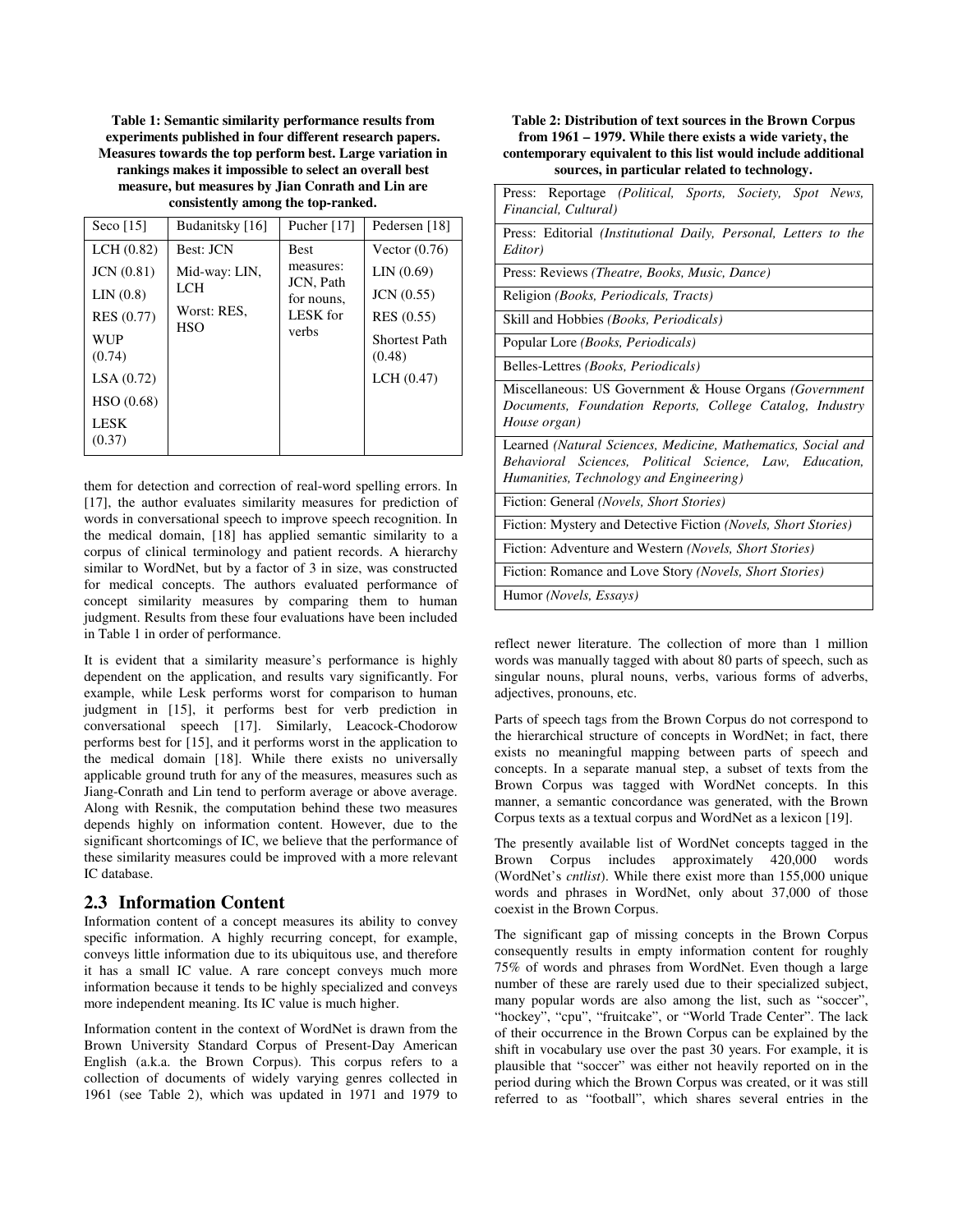corpus. A term like "World Trade Center" was omitted, because the WTC buildings were erected after the initial compilation of texts. Yet other terms, like "cpu", were simply not yet common, and have only been introduced in the common use of language due to the emerging underlying technology.

An equivalent to the Brown Corpus of today's vocabulary would experience a shift in the genres from Table 2 so as to encompass a wider and more relevant set of vocabulary. For instance, the category of "Learned", which includes all natural and social sciences, would likely be split into separate categories with added topics, such as computer science and biomedical engineering.

The numerical measure of information content of a WordNet concept is derived from the probability with which the concept occurs in the text corpus. WordNet concepts are first assigned the frequency values at which they occurred in the text corpus; those without any occurrence are assigned a zero. In the subsequent indexing step, frequency values are percolated from the leaves of the concept hierarchy towards the root. A node's final frequency value is thus the sum of frequencies of its children. Consequently, the root has the highest frequency value, while the leaves have the lowest. Information content is then defined as follows:

$$
ic(c) = -\log\left(\frac{freq(c)}{freq(root)}\right) \tag{7}
$$

The definition of IC therefore assigns a value of zero to the root, because it contains no meaningful information, while assigning the largest IC values to the leafs of the hierarchy.

We note that equation (7) is equivalent to equation (2):

$$
ic(c) = \log\left(\frac{1}{prob(c)}\right)
$$
  
\n
$$
prob(c) = \frac{freq(c)}{freq(root)}
$$
  
\n
$$
ic(c) = \log(1) - \log(prob(c))
$$
  
\n
$$
ic(c) = -\log(prob(c))
$$
 (7)

# **2.4 Shortcomings of Similarity Measures based on IC**

Similarity measures that are based on path length and depth of concept nodes always resolve a non-zero value for concepts from the same hierarchy. When there exists no link between two concepts, for example between two verbs in different hierarchies, non-zero similarity can still be computed when gloss overlaps are used. Similarity measures that rely on information content, however, can produce zero-values for even the most intuitive pairs, because the majority of WordNet concepts occur with a frequency of zero. The measures Jiang-Conrath and Lin are particularly sensitive to this effect. When one of two concepts occurs with a frequency of zero then its information content is infinity in the continuous domain, and both similarity measures return zero. When both concepts occur with a frequency of zero, then, depending on whether their lowest common subsumer also occurs with a frequency of zero, Jiang-Conrath either returns zero or infinity in the continuous domain. With the same assumptions,

WordNet Term Senses vs. Brown Corpus Term Frequency



**Figure 1: Most words and phrases in WordNet are mapped to only one concept. Also, most terms occur with a very low frequency in the Brown corpus. While sense disambiguation for WordNet concepts is generally favorable, only a small number of terms would benefit from this semantic step.** 

Lin's measure would either return infinity or one. None of these results is truly indicative of the actual similarity, and therefore, in practical implementations, if a concept appears with a frequency of zero, then its information content is also zero. In case of an information content of zero, similarity measures return a zero.

# **3. Information Content from Alternative**

# **Corpora**

Due to the large number of unaccounted concepts in the semantic concordance between the Brown corpus and WordNet concepts, the similarity measures of Jiang-Conrath and Lin do not reasonably reflect similarity for many concept pairs. The underlying database for information content needs to be revised, such that all WordNet concepts are associated to non-zero values of occurrence. Performing such a task manually is prohibitively expensive and therefore we present automatic methods of generating the frequency database.

The original concept frequency set based on the Brown Corpus was derived from manual concept tagging. The main difficulty of tagging words and phrases in a text with concepts lies in matching their meaning to the correct concept, both as part of speech (i.e. verb, noun, etc.) and as a sense (e.g. chemical compound "base" vs. military "base"). When a word has only one unambiguous meaning (e.g. "World Trade Center", or "sofa"), mapping it to a concept is a straightforward task. However, when multiple senses exist, only the word's context can help resolve the correct concept. When considering a much larger corpus for information content, it would be prudent to perform manual or semi-automatic mapping of words to concepts.

Analysis on the WordNet lexical database and the concept frequency set shows that most words and phrases are mapped to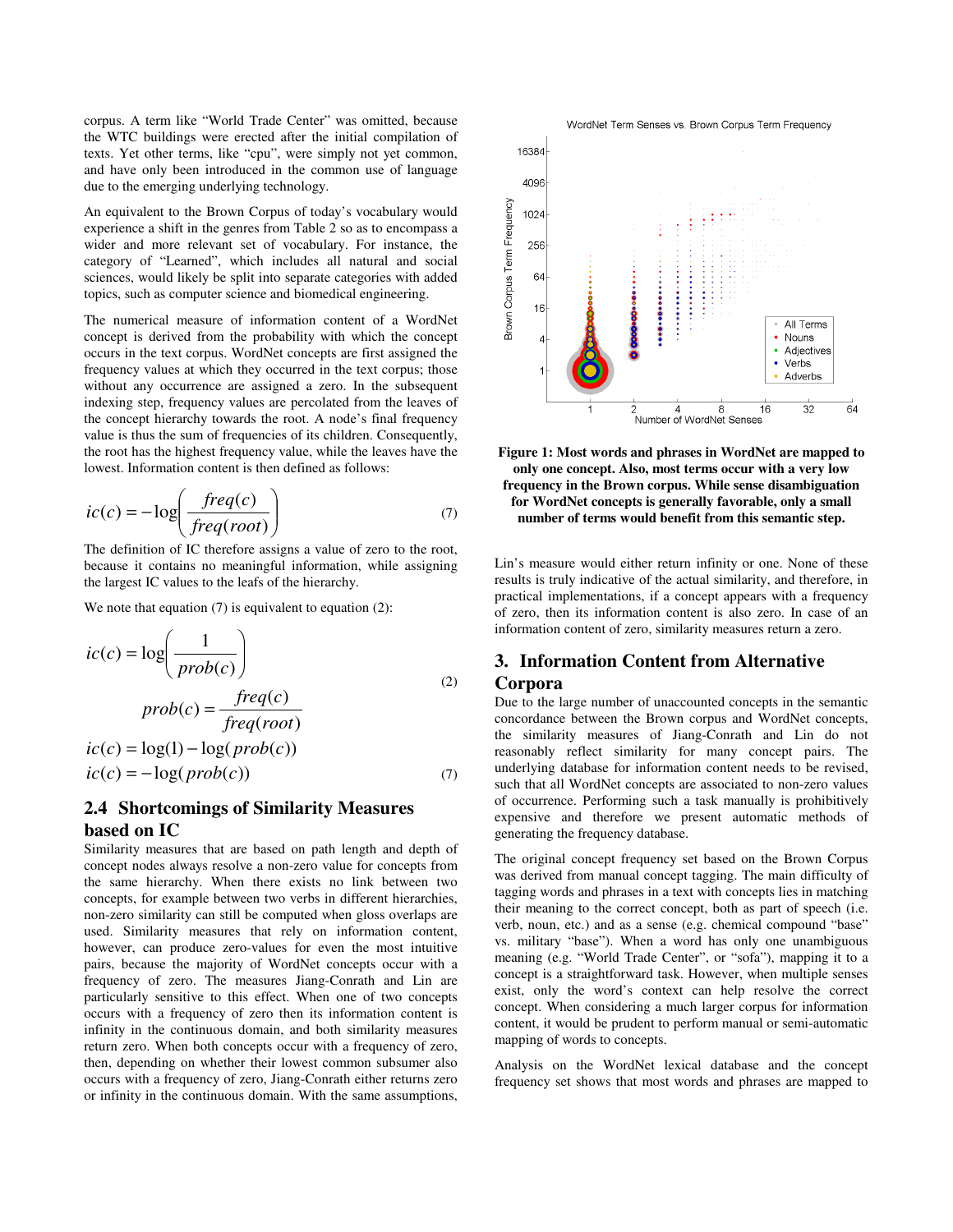| en.wikipedia.org (73,932)                | www.yourdictionary.com (8,522)    | davesgarden.com $(3,185)$               |
|------------------------------------------|-----------------------------------|-----------------------------------------|
| www.thefreedictionary.com (68,958)       | www.imdb.com $(7,820)$            | plants.usda.gov $(3,171)$               |
| www.answers.com $(22,551)$               | www.merriam-webster.com (7,555)   | www.geocities.com $(3,140)$             |
| www.amazon.com $(22,193)$                | www.online.thesaurus.net (7,183)  | www.freepatentsonline.com (2,884)       |
| www.wordwebonline.com (17,946)           | www.wordreference.com (6,252)     | www.infoplease.com (2,849)              |
| books.google.com $(15,633)$              | encyclopedia.farlex.com (5,933)   | www.dictionarydefinition.net (2,670)    |
| dictionary.reference.com (12,434)        | links.jstor.org $(5,096)$         | www.myspace.com $(2,656)$               |
| dict.die.net $(11,042)$                  | images.google.com $(4,880)$       | www.flickr.com (2,534)                  |
| www.britannica.com (10,525)              | www.ncbi.nlm.nih.gov (4,825)      | www.wordnet-online.com (2,506)          |
| www.elook.com (9,892)                    | www.crosswordsolver.org (4,316)   | animal diversity.ummz.umich.edu (2,499) |
| www.bartleby.com (9,394)                 | www.youtube.com $(3,651)$         | news.google.com $(2,469)$               |
| onlinedictionary.datasegment.com (9,242) | findarticles.com (3,403)          | www.allwords.com (2,378)                |
| cancerweb.ncl.ac.uk (8,604)              | thesaurus.reference.com $(3,311)$ | www.nlm.nih.gov $(2,206)$               |

**Table 3: Top 39 domains from which web documents were used to create a WordNet word and phrase frequency database.** 

**Table 4: Top- and bottom-ranked document frequencies based on a 1 million + sample set of web documents.** 

| a(928,560)      | 1(601,885)      | habitableness (3)          | witches' broom $(1)$          |
|-----------------|-----------------|----------------------------|-------------------------------|
| in $(902, 187)$ | more (597,140)  | maitre d' $(3)$            | faggpting $(1)$               |
| by $(770, 365)$ | be $(590, 466)$ | 's gravenhage $(2)$        | philosophers' stone (1)       |
| on $(766, 855)$ | other (586,855) | misspeka $(2)$             | old wives' tale (1)           |
| or $(716, 489)$ | at $(583, 129)$ | walter john de la mare (2) | witches' brew $(1)$           |
| all (713,604)   | an $(574, 730)$ | miniconju(2)               | archimedes' principle (1)     |
| new (633,461)   | as $(567,580)$  | davis' birthday (2)        | yorktwon (1)                  |
| about (633,314) | are $(562,785)$ | ikhanaton (2)              | april fools' $(1)$            |
| it $(615, 344)$ | page (549,403)  | stevens' power law $(1)$   | jefferson davis' birthday (1) |
| us $(602,074)$  | not (544,547)   | partitia (1)               | achilles' heel (1)            |

only one concept. Furthermore, we observe that most words occur with very low frequencies between 1 and 5. Figure 1 presents these observations in a two-dimensional histogram of terms mapped to sense count and frequency. The histogram shows mappings of individual parts of speech including nouns, adjectives, verbs, and adverbs, as well as all parts of speech combined. Clearly, the number of terms belonging to only one WordNet concept far outnumbers the remaining ones. Our analysis suggests that for most words and phrases in WordNet, laborious tagging is unnecessary due to the relatively small number of terms requiring disambiguation. A fully automatic approach to computing information content using mere term frequency counts is therefore possible, while not perfect. We present two such approaches using widely accessible data from the WWW.

# **3.1 Sample of WWW Pages**

We have collected a sample of 1,231,929 unique web pages containing 1,169,368,161 words and phrases from the WordNet dictionary. From this corpus, term frequencies are used to generate a new information content database. The sample of web pages was systematically selected from the top-ten Google search results for each WordNet concept. While this process is not supervised, as was the selection of the Brown corpus, it relies on the general perception that Google's top search results are popular and, to the most part, relevant.

We now describe the process used to collect the corpus of web documents. The underlying manual procedure is analogous toperforming a standard web search for a term or phrase, e.g. "*circus*", using a popular search engine, e.g. Google. One-by-one, we archive the HTML source for each of the ten top matching web pages in the search result list.

To collect a large corpus of web documents, which is distributed over all WordNet concepts, we automate the above-described procedure. We first establish a list of WordNet words and phrases, each representing one search query generating ten search results (URLs of various web pages). The list is a concatenation of nouns, verbs, adjectives, and adverbs denoting WordNet concepts, extracted from WordNet's index files (*index.{noun,verb,adj,adv}*). WordNet contains 155,327 unique terms when considering part of speech, and 125,209 terms when disregarding part of speech. For example, the term "shelf" exists only as a noun, whereas the term "go" can occur as a noun, verb, and adjective. Since there currently exists no method of searching for specific parts of speech using mainstream search engines like Google, we disregard part of speech and generate one dictionary of unique words and phrases.

An automated script performs the search for each word and phrase in this list. Search queries for phrases, which contain more than one word, are double-quoted to guarantee phrase-level matches,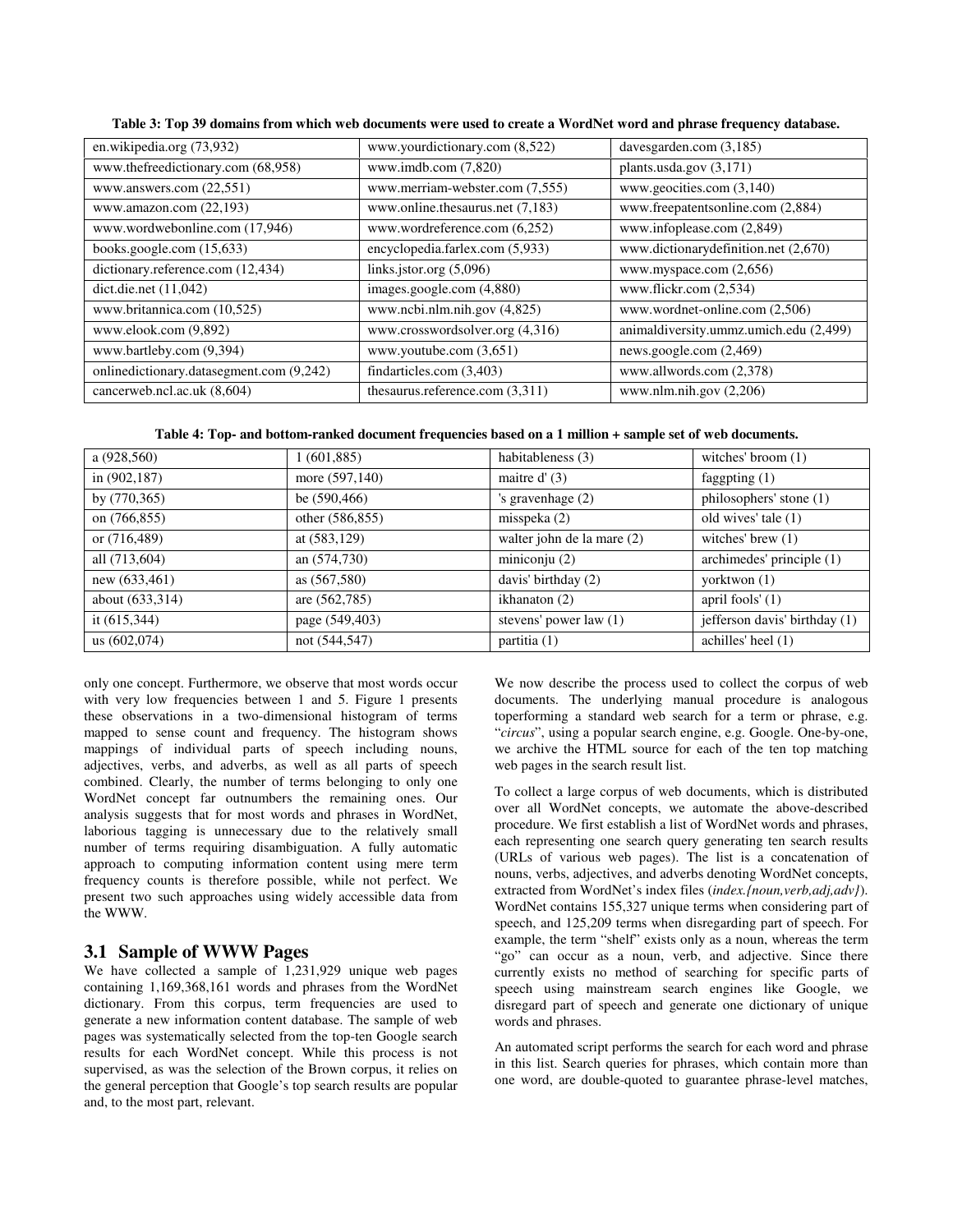

**Figure 2: Comparison of term frequencies between WordNet based on the Brown corpus and a large sample set of web pages. Most WordNet terms are not accounted for in the Brown corpus, which is evident from the large distribution in WordNet Term Frequency bin zero.** 

i.e. *"World Trade Center"* instead of *World Trade Center*. The top-ten matching web documents for each query are retrieved and stored. Duplicate web page matches occurring in search results from different queries are counted as only one result. Of 125,209 search queries submitted, 98.39% of all top-ten results were unique. Web domains with the most hits include Wikipedia and The Free Dictionary. Table 3 lists the top 39 domains in our corpus. With a total of 400,240 web documents, they account for one third of all web pages analyzed. Among them are predominantly dictionaries and other mainstream information sites and medical portals.

Raw data in the resulting corpus of 1,231,929 documents is stripped of all non-text elements, including HTML tags and binary data, e.g. from PDF documents. Also removed are titles and other elements that do not appear in a coherent body of written material. The remaining text is then filtered for words and phrases that occur in the WordNet database, and aggregated in a term frequency table. Table 4 lists top- and bottom-ranked frequency results. While we expect the lowest term frequency to be 10 (at least as many as there are top-ten web pages in the search results), the actual values of the lowest-ranking terms are in fact less due to the aforementioned text filter step.

We derive information content from this distribution in a process similar to that introduced by Pedersen and Patwardhan (*semCorFreq.pl*). In a top-down approach, frequency values are assigned to WordNet word senses, and are then percolated to the corresponding hypernyms. Leaf nodes therefore carry the actual frequency values, while hypernyms represent sums of frequencies of their children.

The approach differs from *semCorFreq.pl* in two details. First, since the frequency table represents words and phrases without



**Figure 3: Comparison of term frequencies between WordNet/Brown and estimated Google page hits. The similarity in circle sizes apparent in bin zero is due to an upper limit Google imposes on its reported page hits.** 

| Images Maps News Shopping Gmail more<br>Web                                              | Sign in |
|------------------------------------------------------------------------------------------|---------|
| $Google =$<br><b>Advanced Search</b><br>"information content"<br>Search  <br>Preferences |         |
| Results 1 - 10 of about 3,670,000 for "information content". (0.16 seconds)<br>Web       |         |

**Figure 4: Google search results include an estimate of document frequency over all indexed web pages.** 

part of speech and sense information, WordNet terms with multiple senses are assigned the same raw frequency score. Secondly, the frequency values are too large to sum up, in particular when approaching the root node for nouns. In order to avoid overflow, we need to scale all frequency counts without disturbing the resulting Information Content values. Specifically, we note that taking the square root of all frequency counts corresponds to halving all IC values, due to the logarithmic relationship between information content and frequency. We therefore scale frequency values by the square root before mapping them to WordNet senses.

Figure 2 compares the distribution of term frequencies in WordNet based on Brown to that derived from the large corpus of web documents. The large number of nouns and verbs distributed in bin zero of WordNet Term Frequency represent terms without any occurrence in the Brown corpus. Terms with frequency values in both corpora appear distributed in a wide band, which narrows as frequency increases.

### **3.2 Google Estimated Page Results**

As an alternative to generating term frequencies based on large text corpora, we can use pre-computed page hits, such as those reported by the Google search engine (Figure 4). With constantly changing web documents, the estimated page frequency also changes frequently, although the differences are negligible. We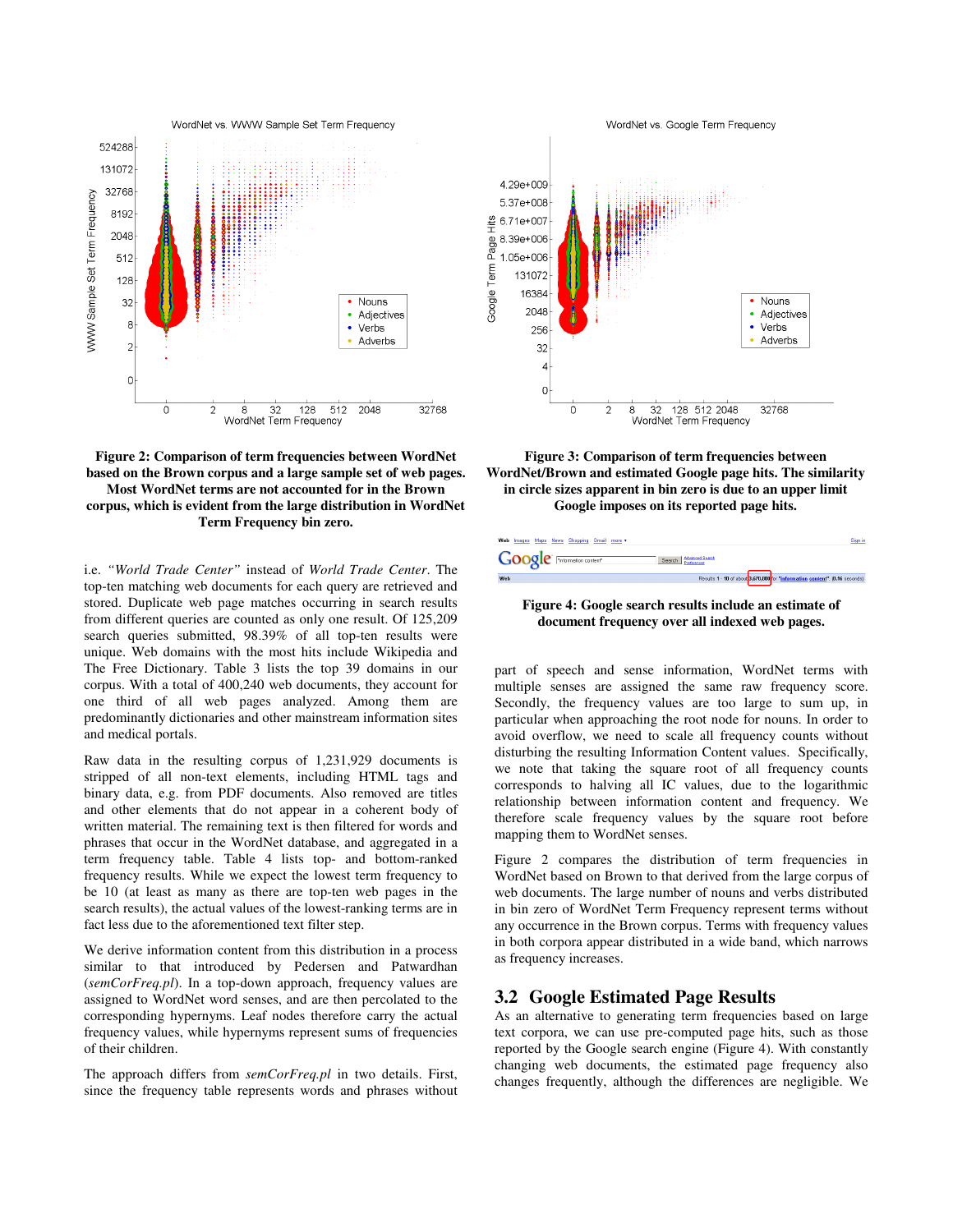

**Figure 5: Document frequency in a set of 1,231,929 web pages versus Google page hit estimate. The two quantities are approximately linearly correlated, suggesting that one is a good predictor for the other.** 



**Figure 6: Term frequency versus document frequency for WordNet terms in a set of 1,231,929 web sites. The two quantities are linearly correlated, suggesting that one is a good predictor for the other.** 

| www (8,730,000,000)  | 15 (5,720,000,000) | giovanni vincenzo pecci (176)   | left-handedess (143)                              |
|----------------------|--------------------|---------------------------------|---------------------------------------------------|
| 1(8,710,000,000)     | 11 (5,600,000,000) | tendonous synovitis $(176)$     | grey polypody (142)                               |
| 2(8,200,000,000)     | 12 (5,480,000,000) | st. baeda (175)                 | richard d. fosbury (131)                          |
| a(7,210,000,000)     | 20 (5,430,000,000) | make vibrant sounds (169)       | pudendal slit (131)                               |
| 3(6,920,000,000)     | 30 (5,180,000,000) | august f. mobius (166)          | st. barbara's herb (112)                          |
| in $(6,420,000,000)$ | 16(5,150,000,000)  | louis the bruiser $(160)$       | micophage $(111)$                                 |
| 5(6,350,000,000)     | 18 (4,880,000,000) | satyendra n. bose (160)         | faggpting $(111)$                                 |
| 10 (6,100,000,000)   | 25 (4,860,000,000) | fluoxetine hydrocholoride (157) | juan carlos victor maria de borbon y borbon (110) |
| 6(6,030,000,000)     | 7 (4,780,000,000)  | saint ignatius' itch (156)      | maxmilien de bethune (94)                         |
| 4(5,880,000,000)     | 21 (4,760,000,000) | foryml $(154)$                  | fritz w. meissner $(84)$                          |
|                      |                    |                                 |                                                   |

have generated a frequency table for all WordNet words and phrases using this readily available measure. Similar to the automated search and retrieval task presented in section 3.1, search queries are formulated with double-quoted WordNet entries to guarantee exact matches. The resulting frequency table (excerpt in Table 5) shows many similarities to the one described in section 3.1, although several web-centric terms, like "www", "copyright", and "html" appear in the top-ranked terms, which otherwise do not appear as frequent in standard text corpora. Figure 5 shows the similarity in term frequency distribution between estimated page hits computed by Google and page hits computed from a large sample of web pages. The near-linear relationship suggests that Google's page hit estimate is a good approximation for most term document frequencies. The measure for information content for estimated page hits is computed from term frequencies as outlined in section 3.1. We find a similar comparison of frequency distributions between WordNet based on Brown and Google estimated page hits, with the exception that Google appears to impose an upper limit on its reported numbers (see Figure 3).

For both term frequency tables, we use page hits (i.e. document frequency) without taking into consideration term frequencies. Our analysis shows, however, that for WordNet terms, term frequency is linearly correlated to document frequency (see Figure 6). While this result may not hold true over the exhaustive set of all possible words and phrases, we focus exclusively on the WordNet database for which the results are significant.

# **4. CONCEPT-BASED VIDEO RETRIEVAL APPLICATION**

We apply semantic similarity measures to video retrieval tasks by first mapping text search queries to WordNet and then mapping WordNet concepts to visual concepts. In the first step, our improved measure for information content increases the number of potential mappings between query terms and visual concepts, where previously some query terms could not be mapped due to the lack of IC values. The overall approach for concept-based query expansion and multimedia retrieval consists of building

Term Frequency vs. Document Frequency, Sample set of 1+ million web pages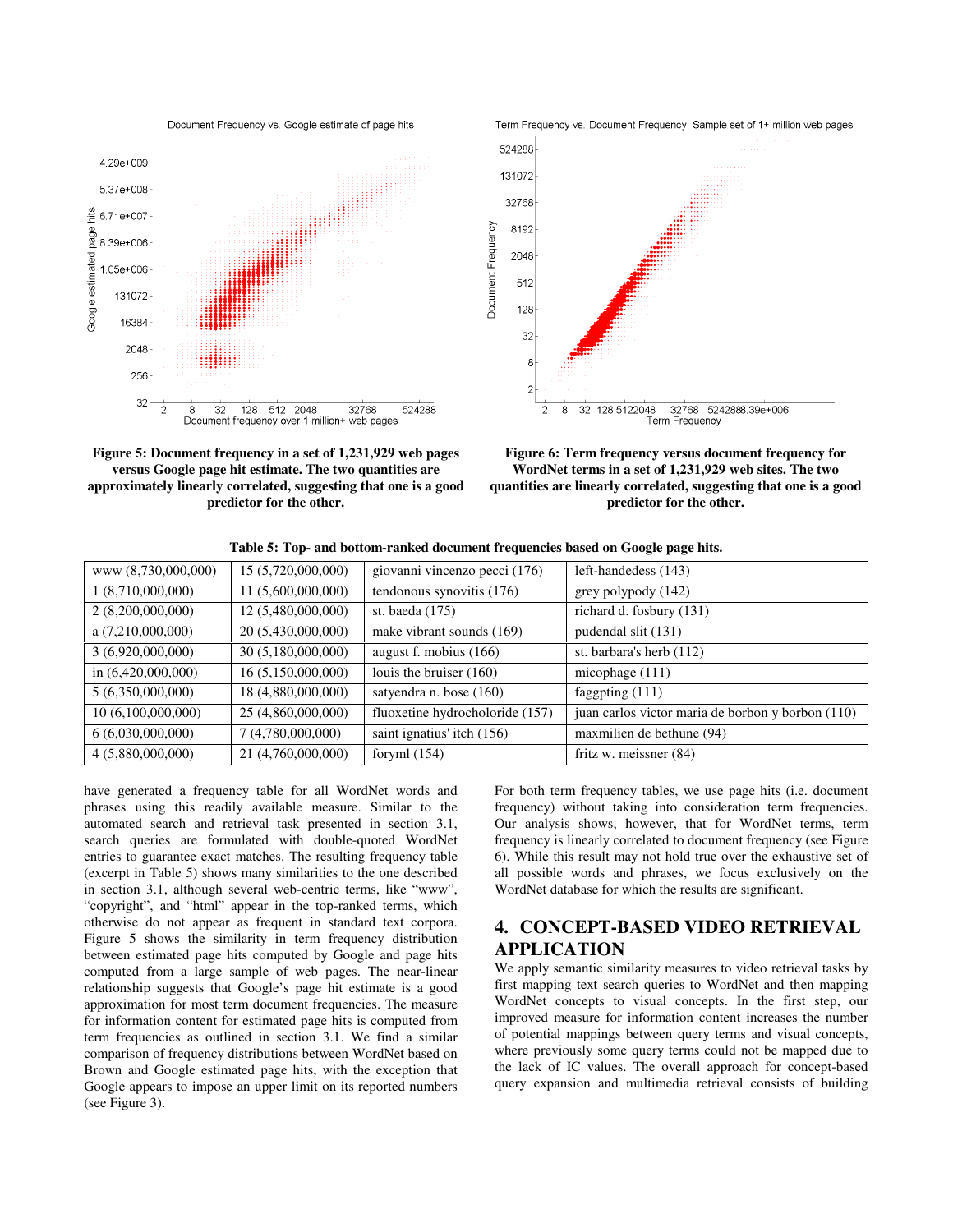**Table 6: Excerpt from visual-to-semantic concept lexicon** 

| <b>LSCOM</b> Concept   | Mapped WordNet concepts                                                                                                                                  |
|------------------------|----------------------------------------------------------------------------------------------------------------------------------------------------------|
| Address Or Speech      | address#n#3, address#v#2                                                                                                                                 |
| Antenna                | antenna#n#1                                                                                                                                              |
| Computer TV-<br>screen | computer#n#1, monitor#n#1,<br>screen#n#3, $tv#n#1$ , $tv#n#2$ ,<br>laptop#n#1                                                                            |
| Court                  | court#n#1, court#n#2, court#n#4,<br>judge#n#1, prosecution#n#2,<br>$defense#n#3$ , $case#n#1$ ,<br>prosecute#v#1, prosecute#v#2,<br>defend#v#6, rule#v#4 |

statistical detectors for a fixed set of semantic concepts, using the detectors to automatically tag the visual content with semantic labels, and then mapping arbitrary text queries to the predetermined set of semantic tags. This method can be used to search visual content without any textual metadata, or it can be used to supplement alternative retrieval approaches, such as textbased, speech-based, or visual content-based retrieval. For more information on concept-based retrieval approaches, the reader is referred to [20-25]. For the experiments in this paper, we largely adopt the approach of [25] but instead of the Lesk similarity measure, we use the Jiang-Conrath similarity with Web-based IC values.

# **4.1 Automatic Concept Detection for**

# **Semantic Video Retrieval**

As a first step we built support vector machine based semantic concept models [20] for all the annotated concepts of the LSCOM-lite lexicon based on visual features from the training collection. Each of these models can then be used to get a quantitative score indicating the presence of the corresponding concept in any test set video shot.

# **4.2 Mapping Query Terms to Visual Concepts**

We have manually generated a lexicon, which maps LSCOM visual concepts to one or more WordNet concepts (see Table 6). A similar approach was used in [3], although the authors placed an upper limit on the number of WordNet concepts for any given visual concept. During a query analysis step, words and qualified WordNet phrases are extracted from the query. We then apply the Jiang-Conrath semantic similarity measure to all pairs of query terms and WordNet concepts in our lexicon to determine the closest-matching semantic concepts to the query. Selected visual concepts are then matched to visual detection results to create a ranked list of video shots.

# **4.3 Query Term Aggregation Approaches**

Aggregating concept match scores across multiple query terms is an important aspect of the overall query-to-concept mapping approach. In general, the approach works by computing a similarity score between each query term and each visual concept. These scores are then aggregated across all query terms in order to compute an overall matching score between the query and each concept. The score aggregation method determines whether to

favor a concept that strongly matches a single query term or one that weakly matches multiple query terms. In general, this depends on the query itself, and whether the query terms are joined by OR logic or AND logic. AND logic is typically used to narrow the scope of the query, increase precision, and improve the relevancy of the top results, while OR logic is typically used to broaden the query, increase recall, and improve the coverage, or diversity, of the results. Unfortunately, users rarely indicate their intention but instead simply list their query terms. In such cases, most Internet search engines assume AND logic since recall is less of a concern with a large corpus such as the WWW. However, when searching in deep archives, or for exploratory-type queries, OR logic is a better choice. In this paper, we consider several aggregation strategies, which simulate various AND/OR logic flavors.

In particular, we use MAX similarity score aggregation to simulate Boolean OR combinations. In contrast, MIN score aggregation would correspond to Boolean AND combinations but we have found that strict AND logic is typically very harsh and provides very poor results for general queries. We therefore consider soft AND flavors, such as SUM and AVG of similarity scores. Both allow a matched concept's weight to accumulate by soft-matching multiple query terms, where AVG also normalizes for query length (i.e., number of query terms), while SUM tends to favor longer queries. In the spirit of AND logic, both methods also "penalize" a concept that has a score of 0 with respect to any query terms since the overall SUM or AVG score will be lower. To lessen this penalty, we also consider a Non-Zero AVG aggregation method, which averages only the non-zero similarity scores, therefore allowing a concept to accumulate weight by matching multiple query terms while ignoring terms that have 0 matching scores. In terms of query scope, MAX allows for the broadest query interpretation, followed by Non-Zero AVG, followed by AVG, and finally SUM. As can be seen from the evaluation results, this order also roughly corresponds to the relative performance of the various aggregation methods on the TRECVID 2005-2007 corpora. This suggests that the TRECVID query topics are more recall-oriented as opposed to precisionoriented.

# **5. EVALUATION**

We evaluate concept-based video retrieval with the new information content dataset on TRECVID 2005, 2006, and 2007 search tasks (see Figure 7). For TRECVID 2005 and 2006, we use a lexicon of 39 visual concepts matching the detected concepts (LSCOM-lite), while for TRECVID 2007, a larger set of 191 visual concepts was used. We also evaluate the relative performance of four query term aggregation approaches: MAX, SUM, AVG, and non-zero AVG. Results here are based on thresholding the final visual concept weights at mean + 1 standard deviation, computed over the concept vector [20].

We find that generally, a query term aggregation using a MAX approach outperforms the other tested measures. Comparing results based on information content from Google page hits and large sample set of web pages, we note various improvements over IC from Brown. For TRECVID 2005 data, IC from Google and sample web pages yield an improvement of 14% and 18%, respectively, and for TRECVID 2006, a significant improvement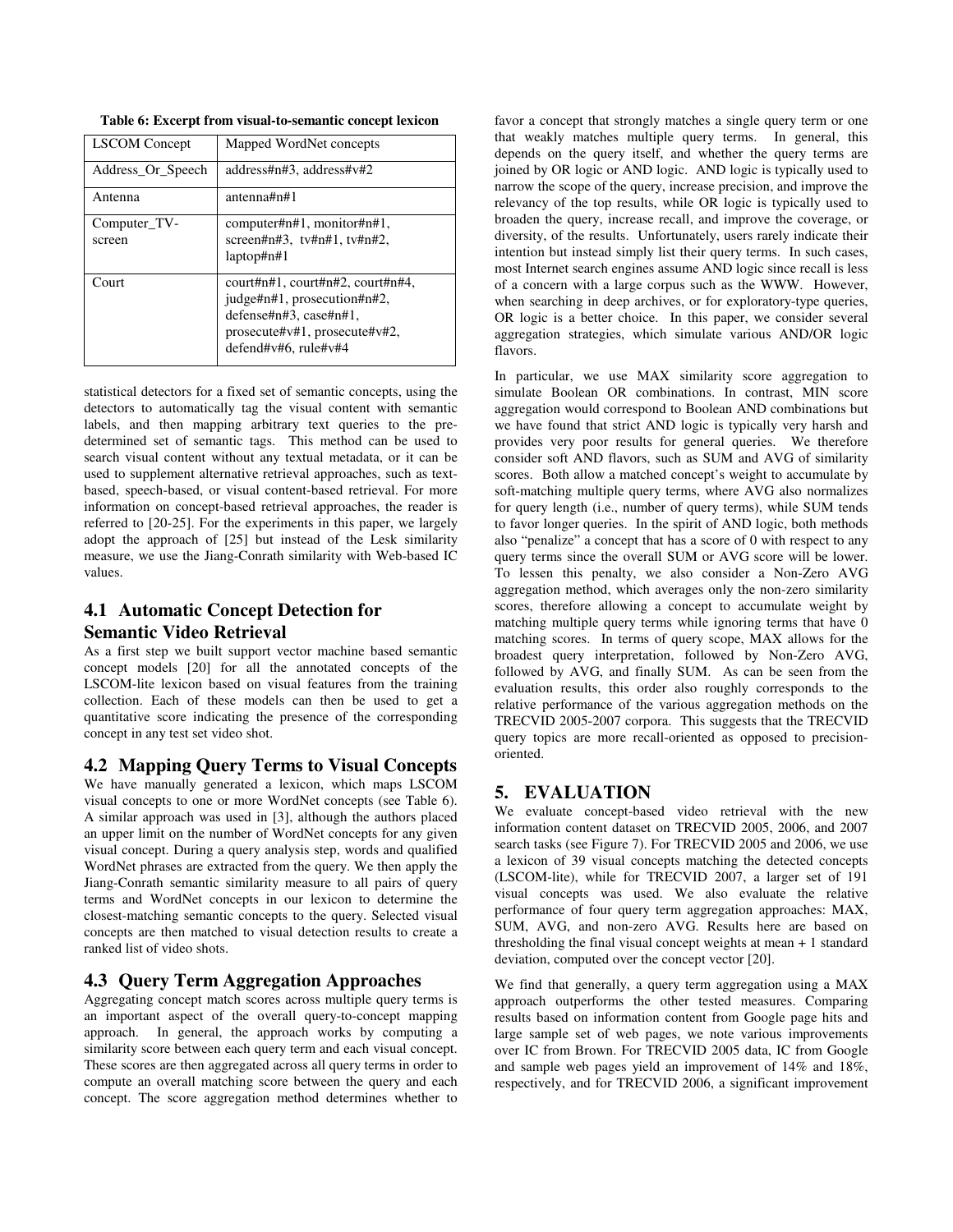

**Figure 7: Mean Average precision results for TRECVID 2005, 2006, and 2007 search tasks, evaluated using four query term aggregation approaches over three information content sets (original Brown corpus, Google page hits, and large web page sample set). Generally, MAP scores improve when using more contemporary IC datasets. The aggregation approach of MAX also consistently outperforms the other methods.** 

of 204% and 191%. Results for TRECVID 2007 dropped only slightly by a statistically insignificant 2% and 1%. The large increases in mean average precision on TRECVID 2005-2006 data are due to the improved information content database, which more accurately accounts for the frequency of WordNet terms.

The recorded 1-2% drop in the TRECVID 2007 evaluation is the result of query 214 (*"very large crowd of people"*), which merits closer inspection. The three terms with semantic noun content ("*large*", "*crowd*", and "*people*") have a Brown-based IC of (0, 4.66, and 2.22), respectively, and a web page sample set based IC of (3.99, 4.45, and 2.43). While the terms "crowd" and "people" have similar IC values across IC dictionaries, the term "large" is only captured in the new web-based IC. By including the term "*large*" in the WordNet-based Jiang-Conrath similarity measure, query 214's average precision value drops, because the term "*large*" does not map as well to the visual concepts of "*crowd*" and "*people*", and therefore introduces noise.

Query 195 ("*soccer goalposts*") from the TRECVID 2006 dataset is a good example of a case, in which the new web-based IC provides a significant advantage over the Brown-based IC. Both of these terms are represented by information content of zero in the Brown-based IC due to a lack of occurrence in the original corpus. Using a semantic similarity measure such as Jiang-Conrath, Lin, or Resnik, neither term resolves in similarity to any other term in WordNet. With the new web-based database of information content, these terms were properly mapped to the visual concept of "Sports", and search task precision increased from 0 to 0.34. While this is an extreme example, we find improvement in other queries, in which similarity to WordNet concepts may have been under-weighted due to rare usage at the time when the Brown corpus was introduced.

### **6. CONCLUSION**

We have presented an approach for determining information content from two web-based sources, and demonstrated its

application to concept-based video retrieval. Information content is a frequently used measure, but its underlying database of term frequencies shows severe flaws due to outdated information from a too small text corpus. We show how two approaches of retrieving term frequency from web-based resources can be used to generate an improved information content database. We validate both approaches extensively, and find that the semantic similarity based on improved information content generally performs significantly better than the commonly used IC based on the Brown corpus.

### **7. ACKNOWLEDGEMENTS**

This material is based upon work funded in part by the U.S. Government. Opinions, findings and conclusions or recommendations expressed here are those of the authors and do not necessarily reflect the views of the U.S. Government.

# **8. REFERENCES**

- [1] Fellbaum, C. WordNet: An Electronic Lexical Database. 1998. MIT Press, Cambridge, MA.
- [2] Zhai, Y., Liu, J., Shah, M. Automatic Query Expansion for News Video Retrieval. In Proceedings of the International Conference on Multimedia and Expo (Toronto, Canada, July 9-12, 2006). ICME '06. IEEE Press, New York, NY, 965- 968.
- [3] Snoek, C.G.M., Huurnink, B., Hollink, L., de Rijke, M., Schreiber, G., Worring, M. Adding Semantics to Detectors for Video Retrieval, IEEE Transactions on Multimedia, Vol. 9, Issue 5 (August 2007). IEEE Press, New York, NY, 975- 986.
- [4] Wu. Z., Palmer, M. Verb semantics and lexical selection. In Proceedings of Annual Meeting of the Association for Computational Linguistics (Las Cruces, NM, June 27-30, 1994). Morgan Kaufmann, San Francisco, CA, 133-138.